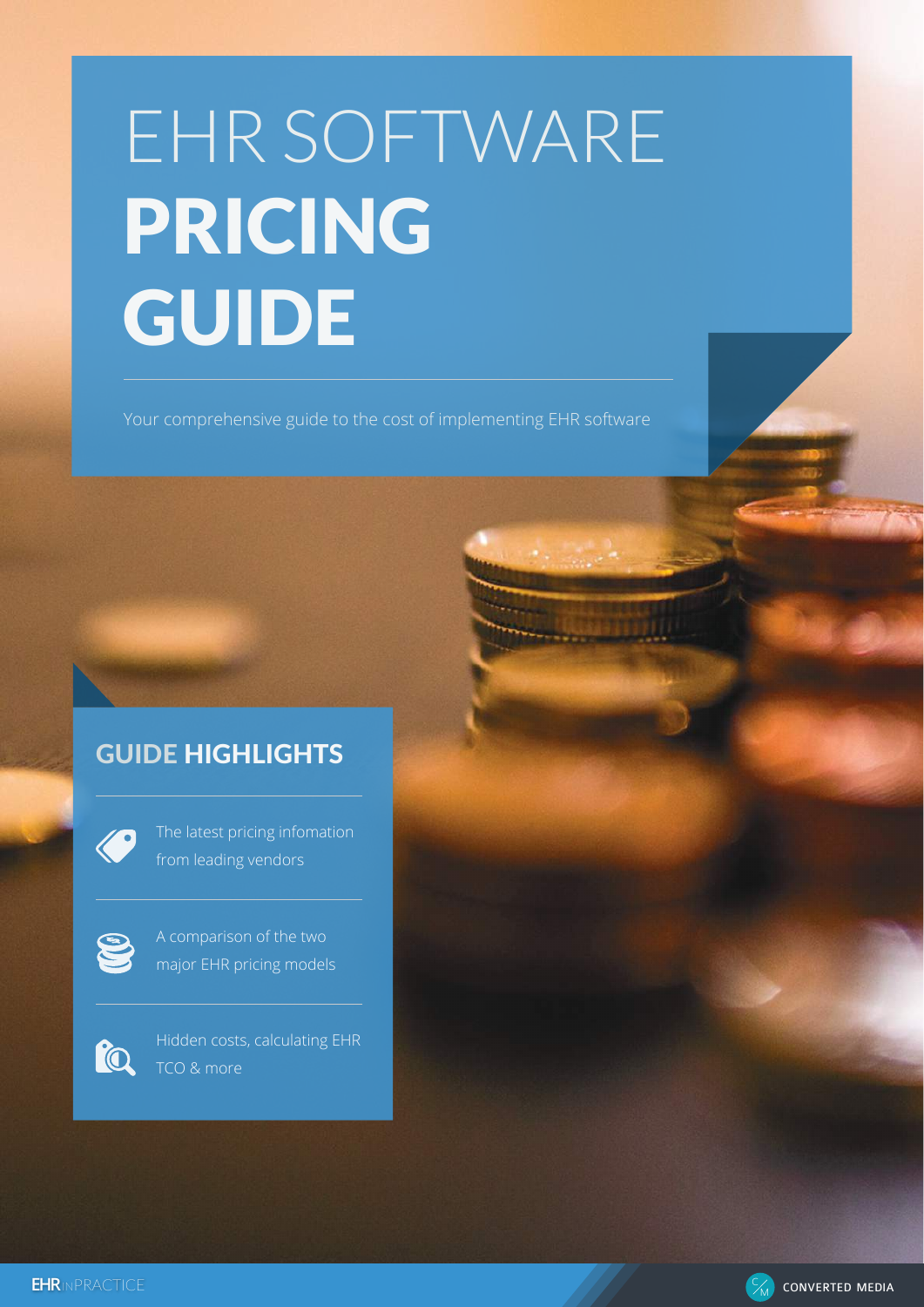

# INDEX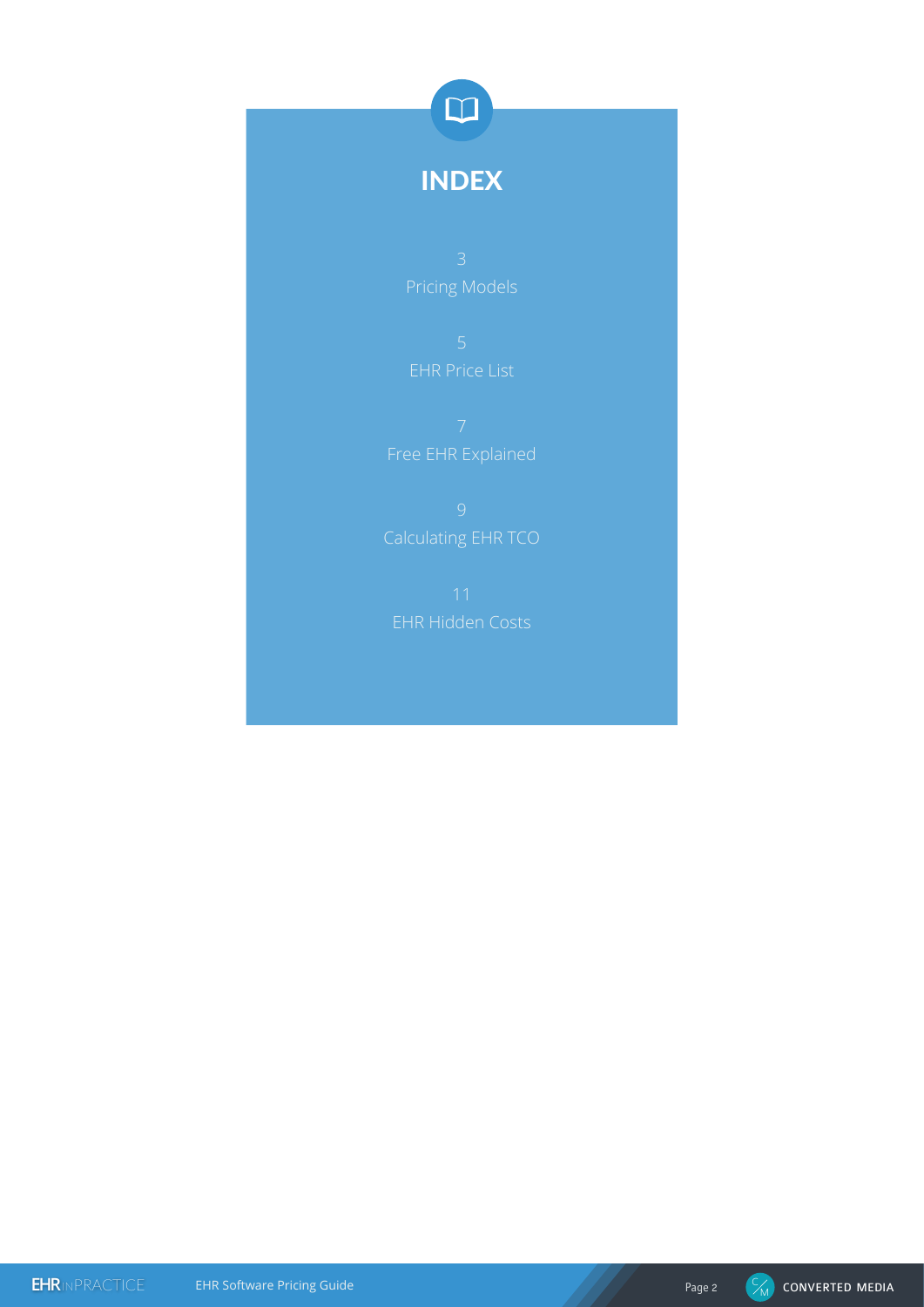

Just as there are significant differences in EHR software functionality, the pricing models these systems operate on also differ. Just as functionality is an important consideration when making a purchase decision, the pricing models a vendor can offer are equally important. Just as the technological capabilities of an EHR must be aligned with your practice's goals, the pricing model must be conducive to system ROI.

Even the perfect EHR from a technical standpoint can be all for naught if the economics of its pricing model pricing are unsustainable. With this caveat in mind, it is important that your EHR platform presents a good technical fit within a pricing policy that is realistic given the financial climate in your practice. Fortunately, the EHR market is competitive, with many pricing models to choose from.

## PERPETUAL LICENSE PRICING

Broadly speaking pricing models align with the two main forms of EHR delivery: on-site EHR deployment and web-based EHR delivery, also known as Software as a Service (SaaS). Typically, on-site delivery offers a perpetual license (allowing the customer to use the software indefinitely), however, the user must pay for ongoing costs to support and manage on-site data servers with a larger upfront cost. These ongoing fees also include updating and patching software when required.

As one can imagine, there are drawbacks related to paying a lump sum fee plus an annual maintenance agreement. The main drawback of this EHR pricing model involves the significant cost at the onset of the agreement, coupled with the fact that these expenses are general nonrecoverable if the system does not meet your organization's needs.

# SUBSCRIPTION PRICING

SaaS platforms typically operate a fixed monthly subscription pricing model or "pay-as- you-go" model. Although the initial setup cost for SaaS is usually lower than the equivalent perpetual license, SaaS-based EHR vendors typically attach usage parameters to this model. These parameters can be somewhat loose, for example EHR vendors may provide their software and all associated updates for one monthly fee with a little or no limitations based on use. However, given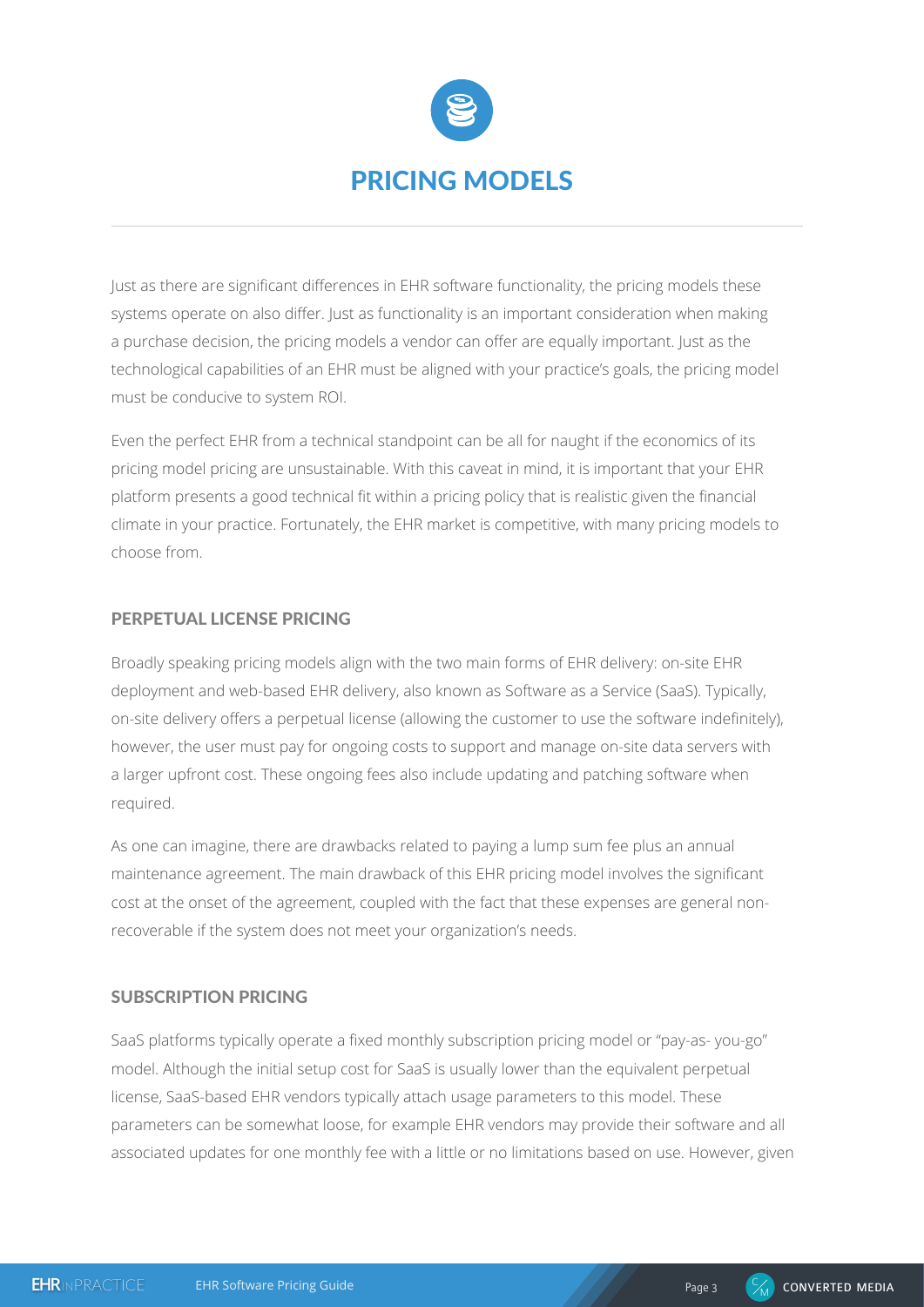that they do not stand to benefit from collecting the same monthly fee from a user who uses a small of amount of data compared to an intensive data user, the subscription is often scaled with usage. To achieve this, EHR vendors may link monthly charges to the number of system users or the volume of activity on the system. An example of connecting volume of use to cost is found in the pay per encounter pricing model in which the user pays for a set number of patient encounters for a specified fee.

# "Even the perfect EHR from a technical standpoint can be all for naught if the economics of its pricing model pricing are unsustainable."

Given the variety of options available, the decision to adopt an EHR system rests on organizational needs and financial forecasts. If selecting a SaaS platform, keep in mind the associated EHR pricing model may help a practice avoid significant upfront costs; however if the scale of your practice (and project) is larger, some perpetual license pricing models may be comparable in price when looking at long-term total cost of ownership (TCO). Unfortunately, there is no magic formula to make this decision for you, and it will ultimately hinge on your organization's ability to either front large sums of money or pay in increments with more restrictions on usage.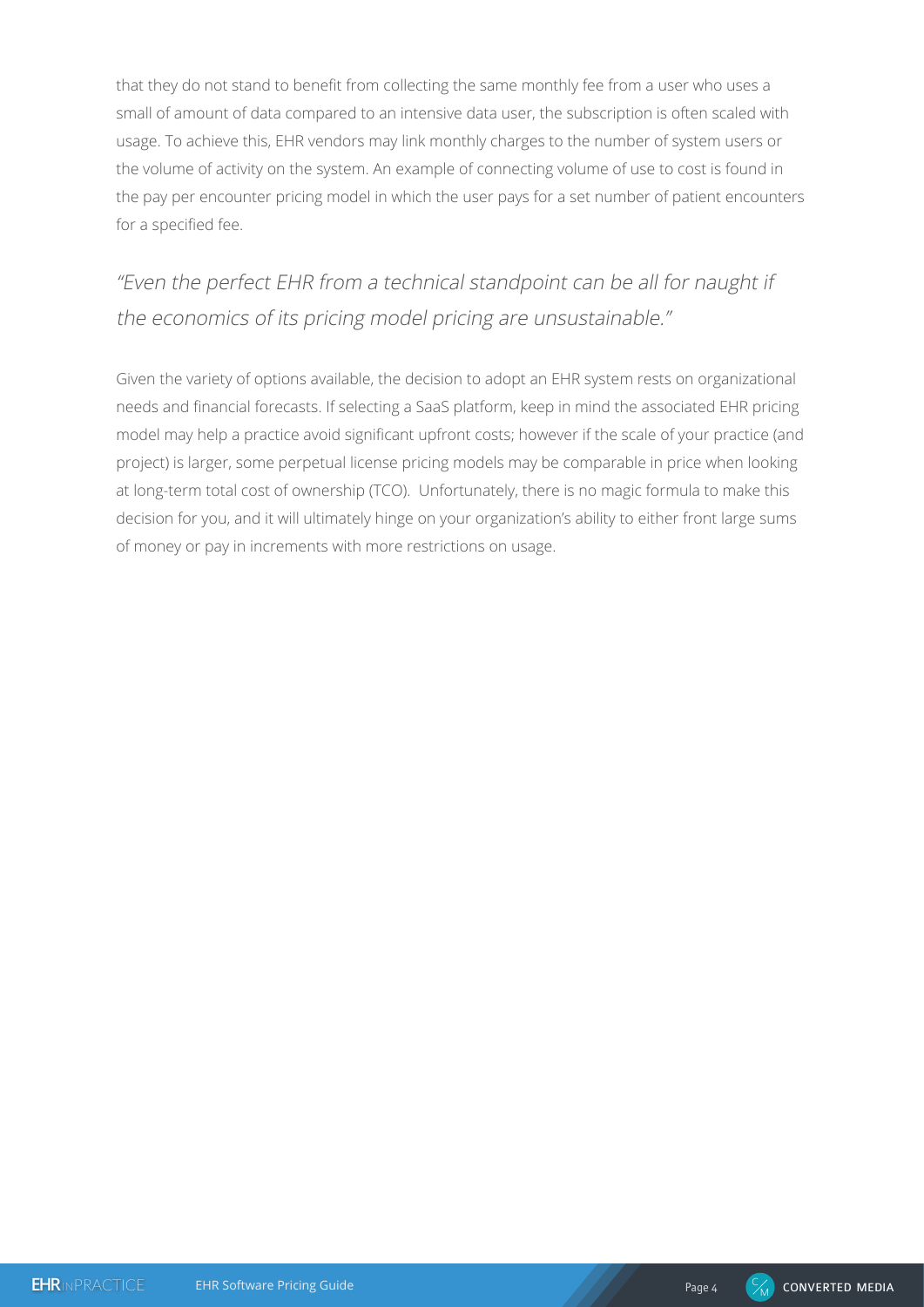

# EHR PRICE LIST

Pricing Information displayed below is correct as of September 2015. Follow the source links for more information.

| <b>EHR VENDOR</b> | <b>EHR PRODUCT</b> | <b>PRICING MODEL</b> | <b>COST</b>                                 | <b>SOURCE</b> |
|-------------------|--------------------|----------------------|---------------------------------------------|---------------|
| AdvancedMD        | Advanced MD EHR    | Monthly subscription | \$729 / provider                            |               |
| Amazing Charts    | Amazing Charts EHR | Monthly subscription | $$39 / seat + $1200$<br>license / clinician |               |
| Amazing Charts    | Amazing Charts EHR | Perpetual            | \$1200 license /<br>clinician               |               |
| <b>Bizmatics</b>  | PrognoCis EHR      | Monthly subscription | \$250 / provider                            |               |
| CareCloud Central | Care Cloud EHR     | Monthly subscription | \$349 / provider                            |               |
| Charm Tracker     | ChARM EHR          | Monthly subscription | \$0.50 / encounter                          |               |
| Clinic Source     | Therapy EMR        | Monthly subscription | \$79 / user                                 |               |
| CureMD            | CureMD EHR         | Monthly subscription | \$295 / provider                            |               |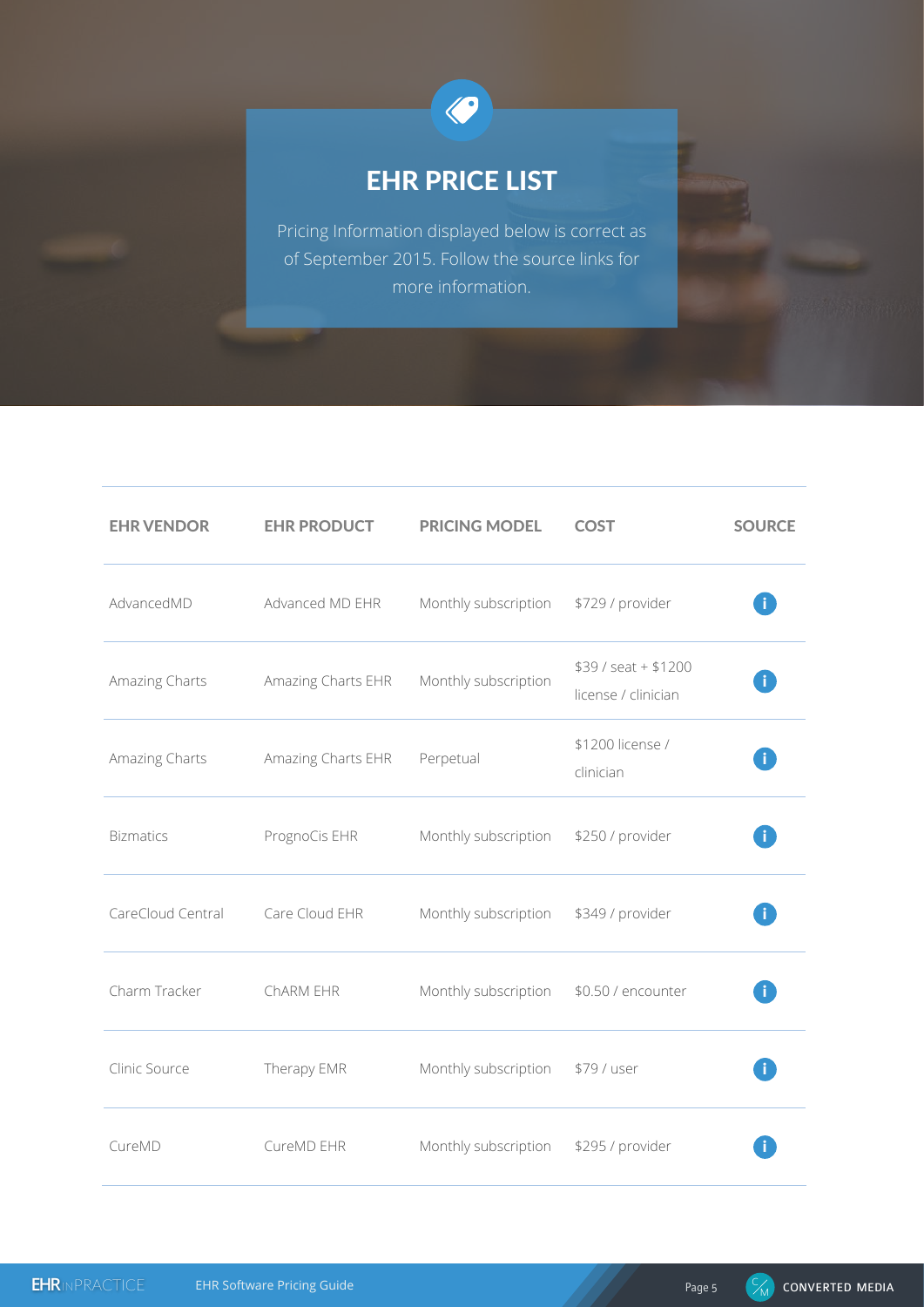| EZDERM                           | EZDERM EHR          | Monthly subscription | \$499            |  |
|----------------------------------|---------------------|----------------------|------------------|--|
| digiChart                        | digiChart EHR       | Monthly subscription | \$499 / provider |  |
| eClinicalWorks                   | eClinicalWorks EHR  | Monthly subscription | \$449 / provider |  |
| Kareo                            | Kareo EHR           | Free*                | Free             |  |
| McKesson                         | Practice Choice     | Monthly subscription | \$349 / provider |  |
| OpenEMR                          | Open EMR            | Free*                | Free             |  |
| OpenMRS                          | OpenMRS             | Free*                | Free             |  |
| Oscar Canada Users<br>Society    | <b>OSCAR EHR</b>    | Free*                | Free             |  |
| Practice Fusion                  | Practice Fusion EHR | Free*                | Free             |  |
| Department of<br>Veteran Affairs | VistA EHR           | Free*                | Free             |  |
| WebPT                            | WebPT EHR           | Monthly subscription | \$49 / provider  |  |

\* There is no such thing as a free lunch (or free EHR in many cases). Be sure to read our explanation of free EHR pricing models on page 6.

Pricing correct as of 8th September, 2015. Check back for regular updates or contact customerteam@ehrinpractice.com to report pricing changes.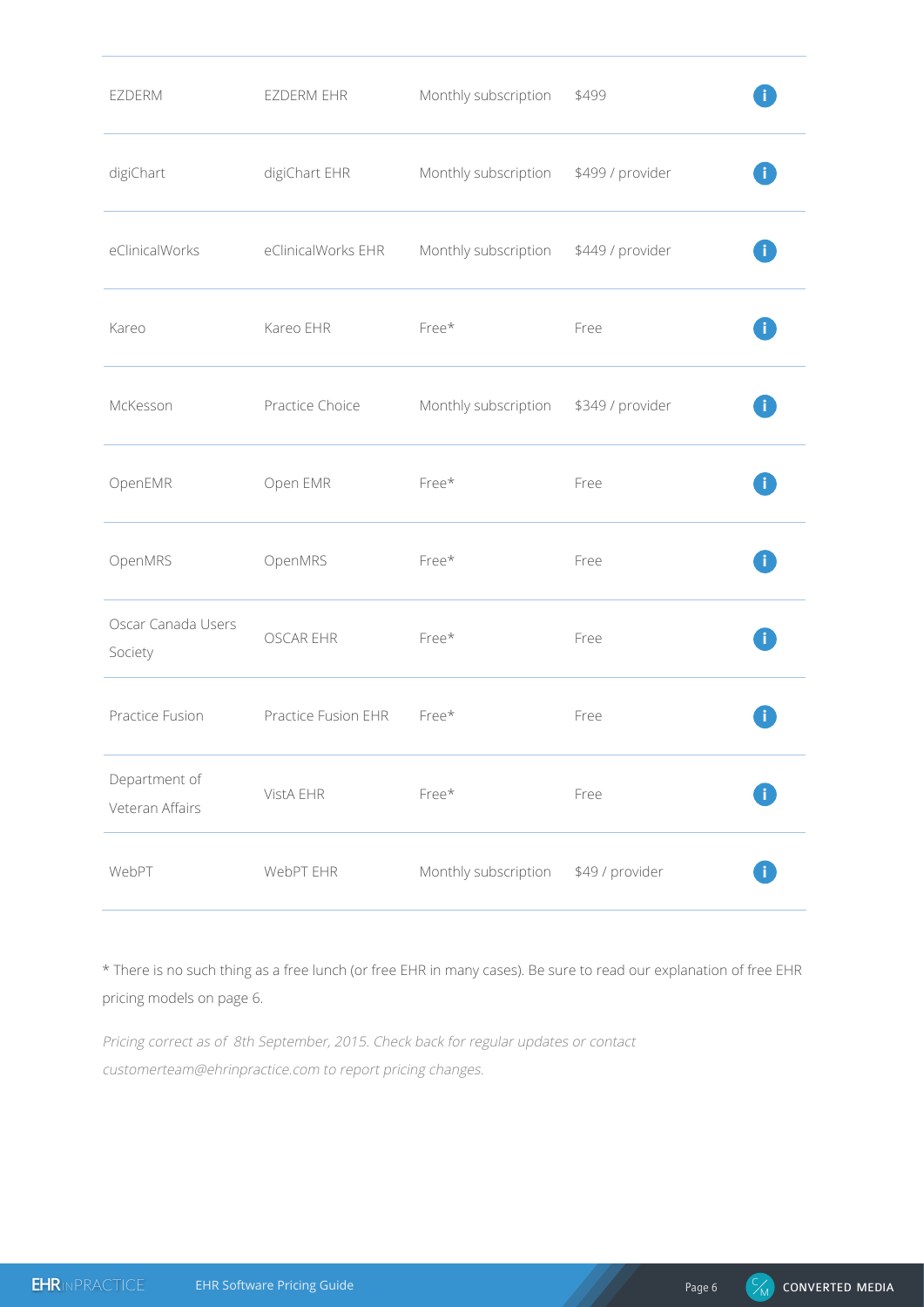

Although it may seem counterintuitive, a free product (even a free EHR platform) can be monetized. One need only browse through the app store on their smartphone to understand that "freemium" has become an increasingly popular pricing model.

We have all seen the popups when downloading a free app such as "contains in-app purchases," "requires upgrades" or "shares user data with third parties" prior to downloading an app. These warnings are not just the product of overly cautious legal departments at app development firms; rather they are an insight into how a free product can be monetized. Just as developers in the mobile app space have found ways to monetize their "free" products, free EHR vendors also follow suit using some of the same revenue models.

# FREE EHR VIA AD REVENUE

Ads….love them or hate them are a permanent part of the IT landscape. Revenue models relying on targeted advertising offer a way to monetize free software. Unfortunately, physicians and patients bear the brunt of advertising channeled through our health systems. Targeted ads in free EHR use data contained in the system to generate ad content. Therefore, a high incidence of a particular disease in your EHR may result in targeted ads for pharmaceuticals that treat the disease. If your physicicans click on the ads, the vendor receives revenue, you receive useful advertising information everyone wins, in theory.

Nobody wants to be bombarded with ads while entering care notes or reading a patient file. Perhaps even more troubling is the fact that data contained on the EHR system is often utilized to provide the context for targeting ads, pushing the boundaries of the privacy and integrity of your EHR system.

# FREE EHR VIA ADD-ONS

The theory behind this monetization strategy is rather straightforward; it goes as follows. You may have the basic version of a free EHR platform; however if you want to upgrade to a better version of said platform, you must pay to add additional functionality. Think of it like buying a car, you can get the basic model for a great price; however when you want such amenities as built-in sat-nav, custom floor mats, and those sweet alloy rims, you will pay dearly. The same rules apply in the free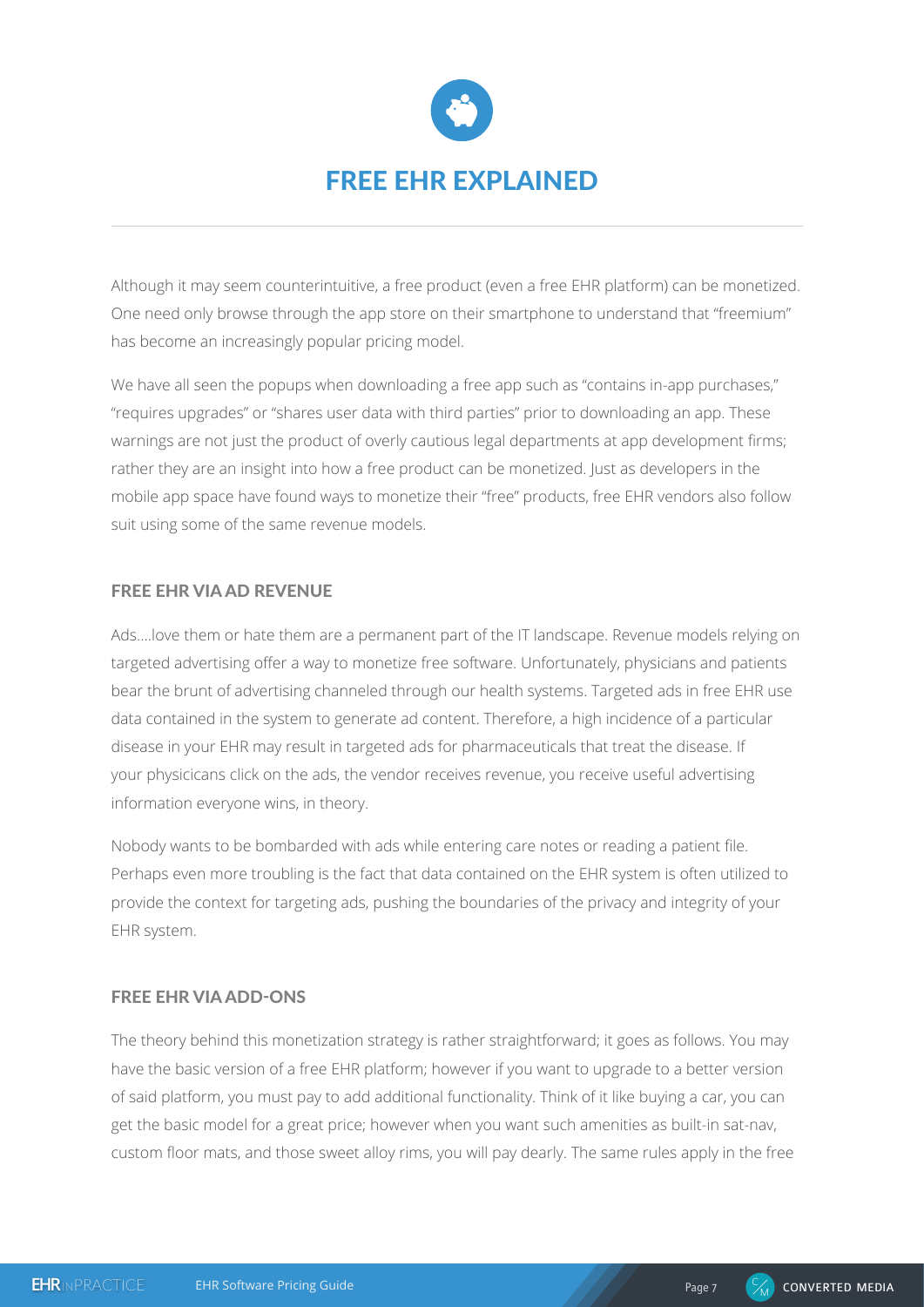EHR world; a free base model may be available to practices while add-ons are required for more sophisticated EHR functionality or to achieve meaningful use. Alternatively, some EHR vendors will offer their system for free as long as their billing system is implemented alongside. These billing systems often take a commission on all billing to monetize the model.

# FREE EHR VIA PAY-TO-PLAY

Pay-to-play, as the name implies, means that the provider shifts the costs of the EHR system onto the patient who would be required to pay, usually a yearly fee, to use the EHR system. For example, a paying patient may be able to use a web-based records portal and receive other electronic care management benefits. However, non-paying patients will not be allowed to access all the advantages of the system.

"the decision as to whether or not free EHR is appropriate depends on your ability to achieve practice buy-in for the system, despite its "freemium" inconveniences"

The risk in this model, from a provider's perspective, is that you run the risk of alienating patients by shifting an administrative cost to them. Further, if the goal of EHR implementation is to improve healthcare delivery, and only a portion of the patients pay for the system, only a portion of your practice processes will be improved through advanced EHR functionality.

The term "free" in free EHR must be taken with the caveat that there is likely a revenue model to monetize the services. Monetization, unfortunately, comes at the cost of potentially lower adoption (by the provider or patients) in the ad based and pay to play models and long-term costs related to upgrading beyond the basic system. As such the decision as to whether or not free EHR is appropriate depends on your ability to achieve practice buy-in for the system, despite its "freemium" inconveniences.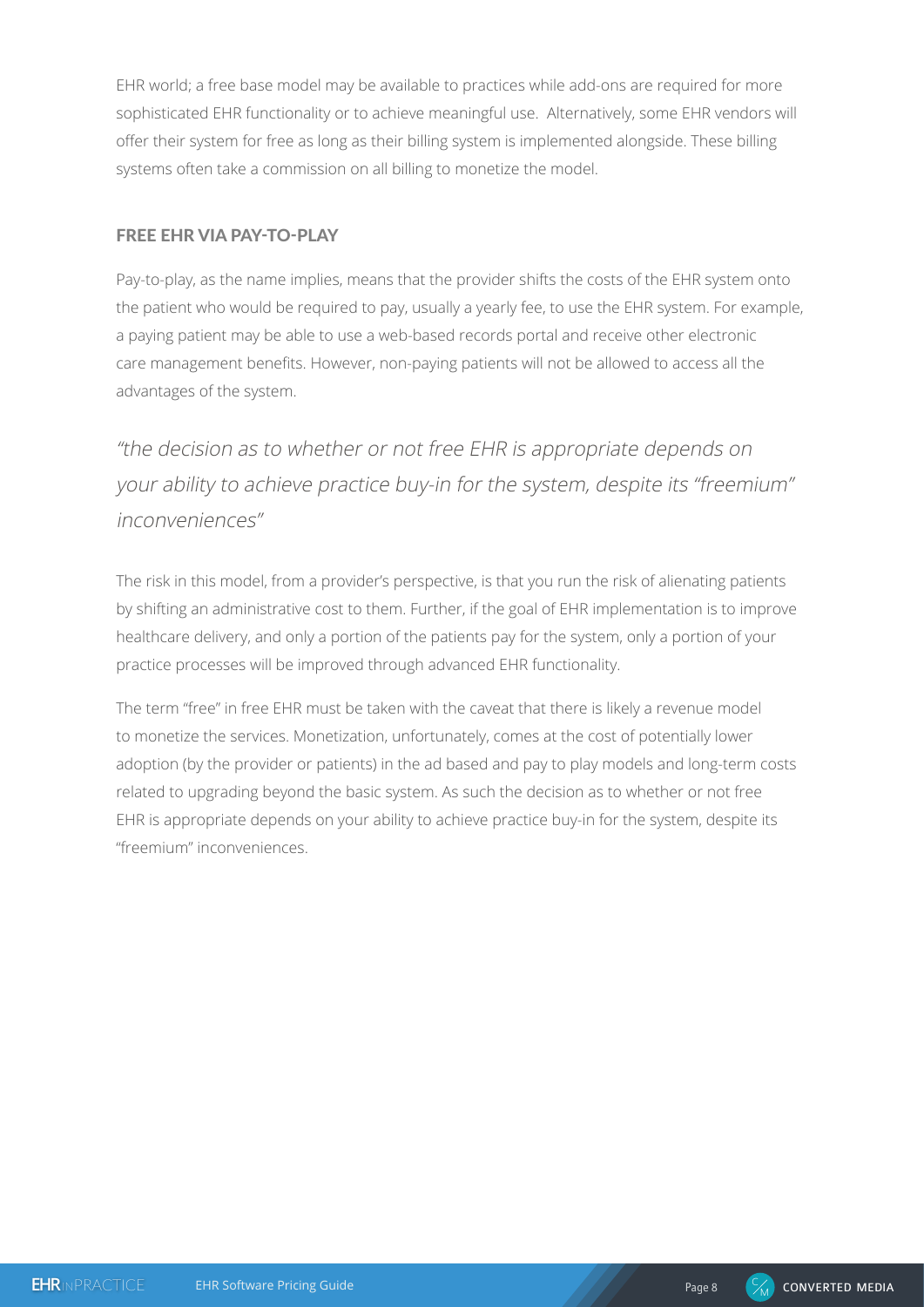

# CALCULATING EHR TCO

When evaluating an EHR system, consumers should look beyond the "out of the box" price and think in terms of long-term and comprehensive cost estimates. One of the most comprehensive and efficient measures for modeling long-term costs involves calculating the total cost of ownership (TCO). TCO is best defined as a full assessment of information technology and services costs over time. TCO represents an accounting of all costs (both short term and long term, and direct and indirect) in order to create an accurate picture of the cost of operating an EHR and not merely purchasing the system.

When implementing an EHR system, the TCO should be an estimation of the "real" cost of ownership which often includes many overlooked expenses. Practices often make the mistake of focusing on "out of the box costs" such as purchase price, hardware and licensing, while minimizing or not fully considering some of the hidden costs of ownership.

When considering TCO, an easy of way of accounting for costs is to divide them into direct and indirect costs. Directs costs include the costs easily attributed to the EHR system such as purchase price or maintenance agreements. On the other hand, indirect costs are those costs, which cannot be immediately attributed to the EHR system and often require analysis from multiple functions and departments.

#### DIRECT COSTS

When calculating TCO, direct costs are relatively clear cut. Direct costs for an EHR system include the purchase price, additional software and hardware resources needed for the operation of the system, and the initial materials and labor required for system implementation. For example, the hardware includes new servers, desktop computers, tablets/laptops, printers, and scanners needed to operate the EHR system. Documentation of these costs can be as simple as recording the invoice within your project budget.

EHR consumers will often experience varying direct costs (and by association TCO) when comparing SaaS versus on-site software. The Healthit.gov website publishes a useful illustration of variance between on site and SaaS software. Based on data collected by the Michigan Center for Effective IT Adoption, direct upfront cost, yearly cost, and five-year total cost of ownership (TCO) for on-site and SaaS EHR deployment are shown in the table on page 8 of this guide.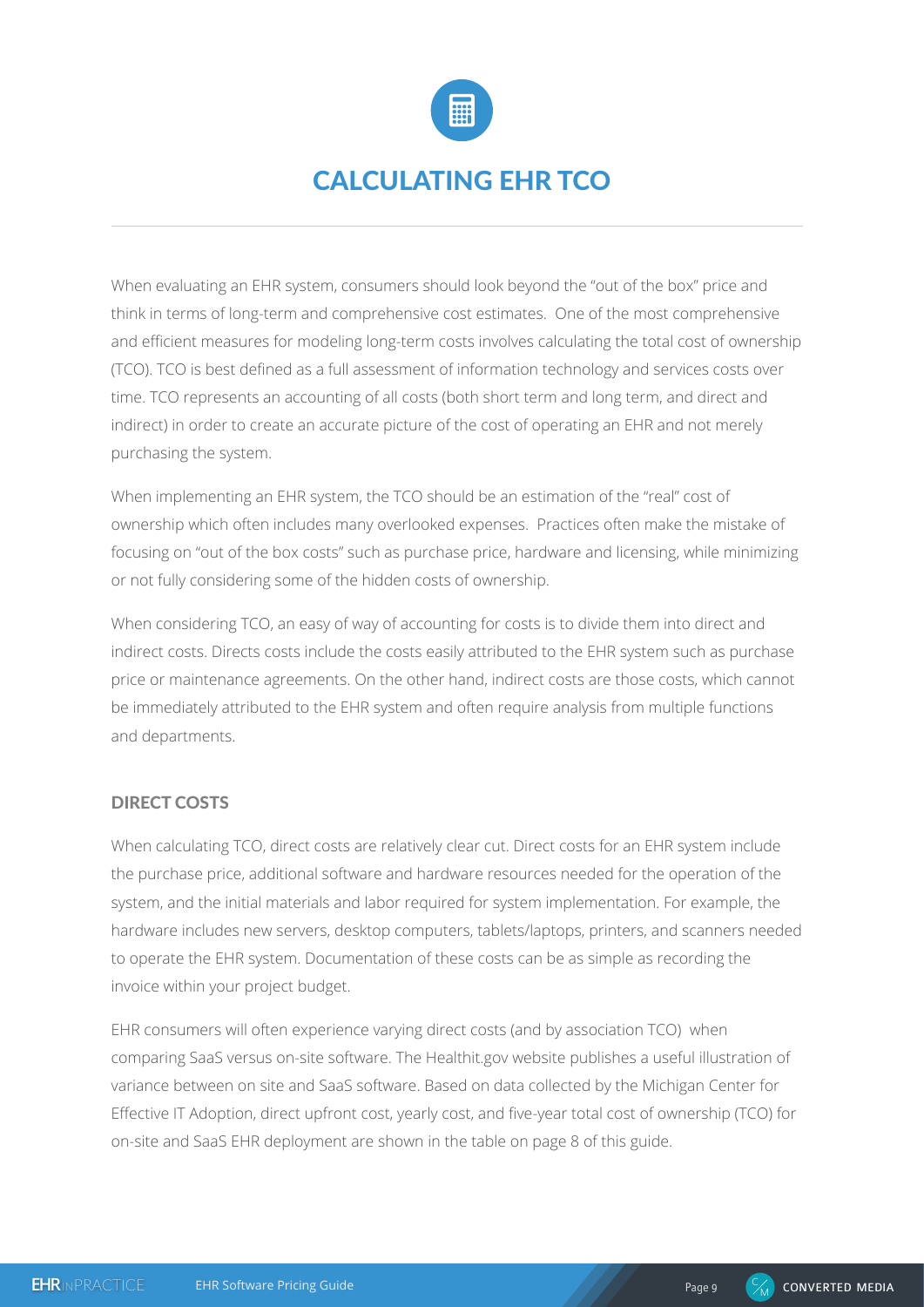|                 |                 | On-Premise     |               |                 | SaaS           |               |
|-----------------|-----------------|----------------|---------------|-----------------|----------------|---------------|
|                 | Upfront<br>Cost | Yearly<br>Cost | 5 Year<br>TCO | Upfront<br>Cost | Yearly<br>Cost | 5 Year<br>tco |
| Average<br>Cost | \$33,000        | \$4,000        | \$48,000      | \$26,000        | \$8,000        | \$58,000      |

# INDIRECT COSTS

Indirect costs include staff time expended selecting the system and staff time diverted from regular duties during implementation. When looking at indirect costs during implementation one of the primary factors involved will be staff time needed to implement the system. TCO from this perspective should consider training and technical support needed to not only implement the system but to allow staff to learn the new system. Furthermore, lost productivity after implementation will need to be considered, particularly if the changes in the EHR system disrupt current practice workflow. As you can see, documentation of indirect EHR costs can require ongoing analysis or a complex forecast. The complexity of this task can often lead to inaccurate or excluded costings if your EHR project plan doesn't assign significant resources to these calculations.

In making long-term forecasts, TCO provides the most useful measure of whether an EHR system can be justified from an ROI perspective. Practices should also realize that these estimates should account for all costs, even those that cannot be easily modeled. Costs may be higher under a TCO, but they will provide a more accurate picture of EHR system costs.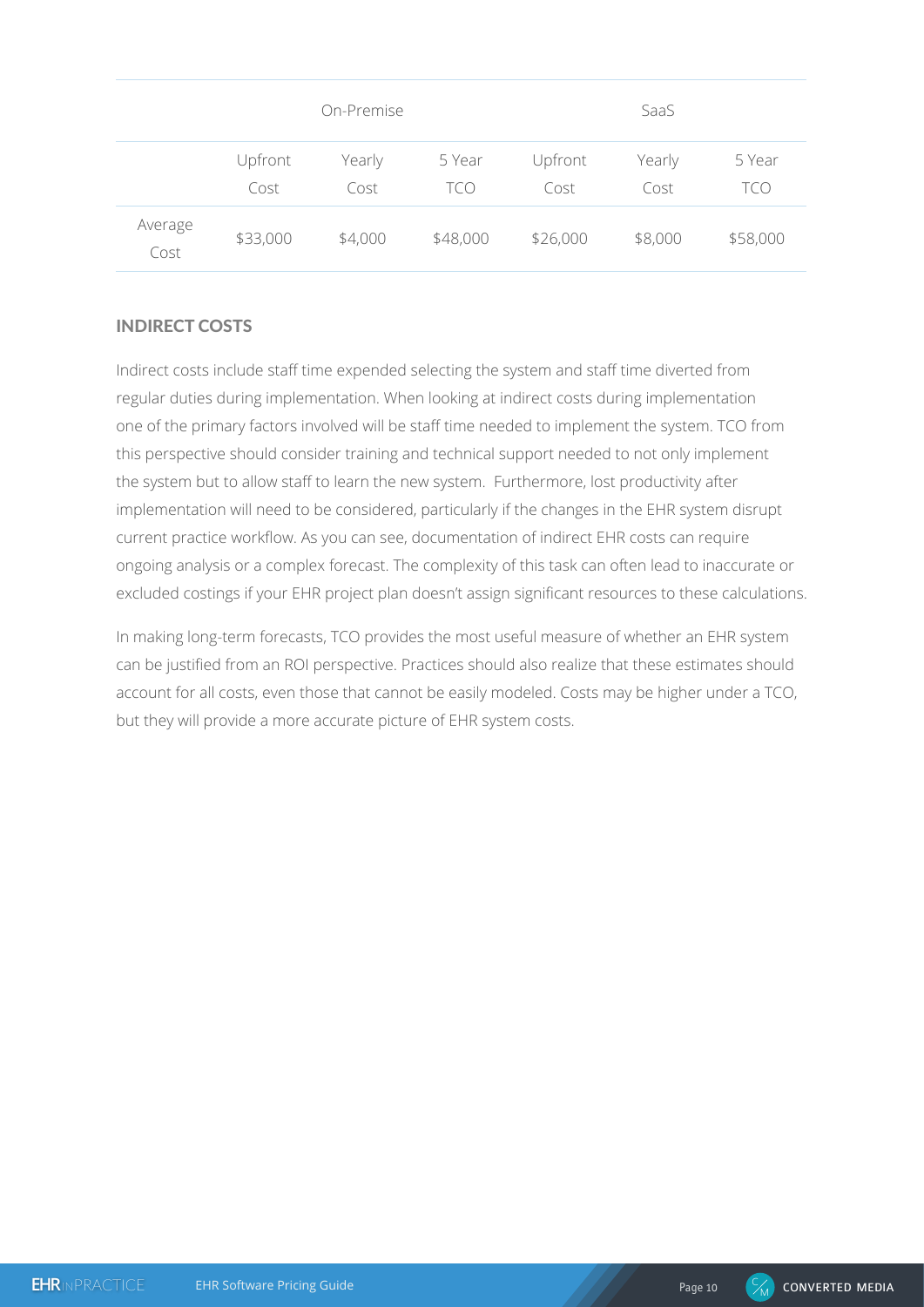

When documenting the costs of selecting and implementing an EHR system for your TCO calculation, a useful strategy often lies in keeping a checklist of some of the lesser-known costs that arise. The major EHR costs such as licensing fees and hardware costs do not require elaboration since they represent the foundation of the system and the lion's share of the costs. However, considering some of the less well-known costs relating to an EHR project can accomplish a great deal toward achieving a positive ROI.

## IMPLEMENTATION ASSISTANCE

Implementation assistance encompasses all technical support required to implement the EHR system. This typically involves staff outside of your organization. Potential implementation assistance costs include bringing in an outside IT contractor, assistance with chart conversion or hardware and network installation.

#### WORKFLOW REDESIGN

Since a new EHR is being introduced to manage your organization's processes, workflows will need to be analyzed, adjusted and reformed in light of new EHR functionality. Associated costs can be direct, such as vendor consultation, or indirect, such as increased training or reduced short-term productivity.

#### TRAINING

Staff will need to be trained on the new EHR system being introduced into your organization. Training extends to physicians, nurses, and office staff. In addition to training staff, a decision regarding who will carry out the training will need to be made. Often the vendor will offer training services. However, this could be limited, requiring in-house staff to conduct training in the future.

#### MAINTENANCE

Technology often malfunctions; this is a fact of modern life. This rule applies to a large-scale EHR system just as much as it applies to consumer technology.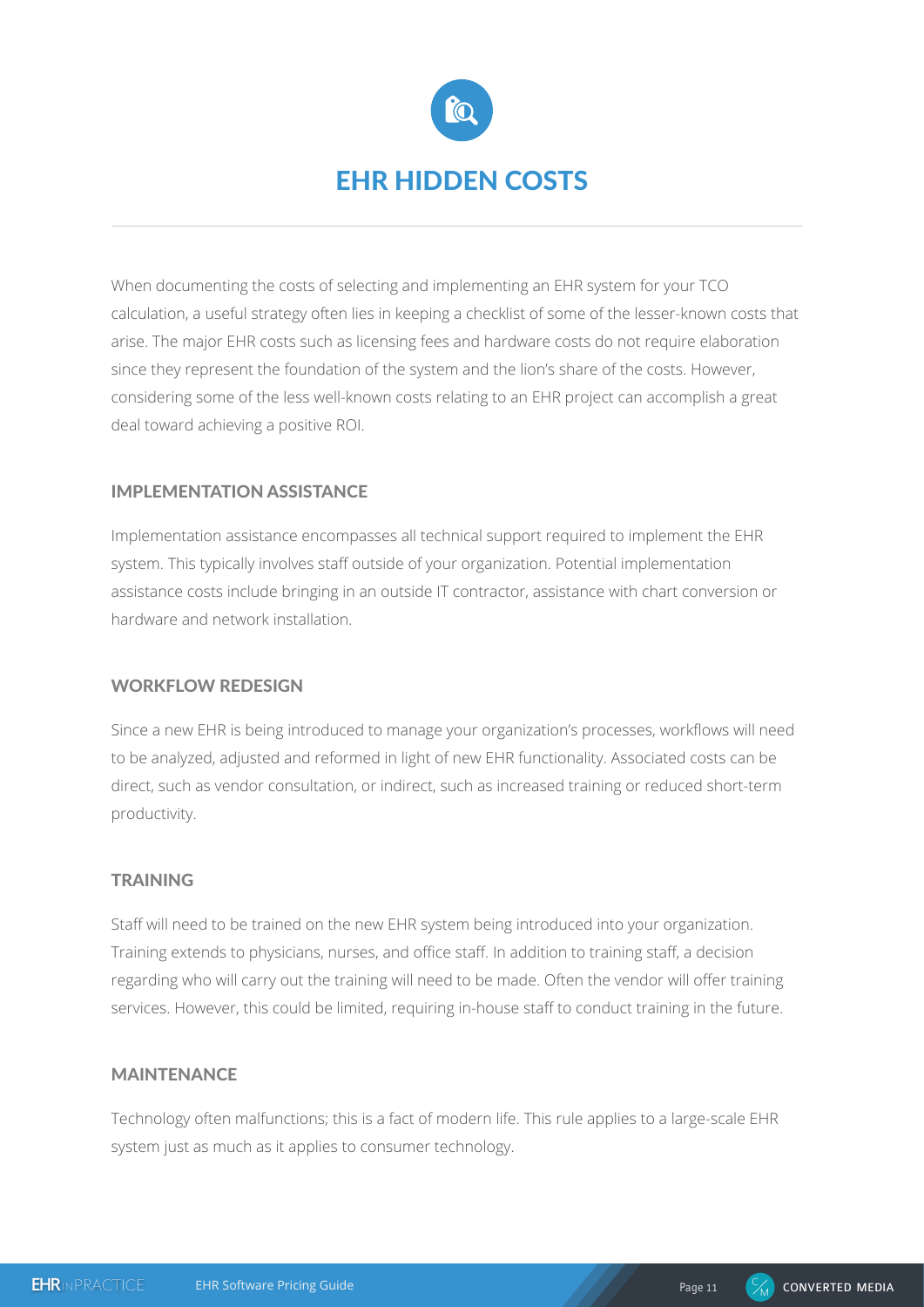# REDUCED PRODUCTIVITY

With a new EHR there will be a learning curve in which physicians become accustomed to using the new system. This learning curve can reduce efficiency, resulting in lower patient throughput in the short-term.

#### SECURITY TOOLS

HIPAA and HITECH require a high level of data security. In addition to mandated security measures, data breaches, even when your practice complies with the law, can be disastrous.

## **CUSTOMIZATION**

Out of the box EHR systems often require tweaks and adjustments to fit into the environment they are being used. This cost can be reduced if a system with a high level of user configuration is selected.

#### UPGRADES AND ADD-ONS

The longer a system is in place, the lower the odds of requiring an upgrade. Particularly as meaningful use expectations of EHR functionality change, an organization can anticipate upgrades and add-ons to be required.

# DATA MIGRATION AND CONVERSION

When conducting a change of EHR systems, all of the data contained within the old system will need to be migrated to the replacement system. The scale of this cost is largely dependent on the health of your database prior to conversion.

#### THIRD PARTY SOFTWARE

EHR systems often require third party software to improve interoperability or to facilitate tasks within the system. For example, organizations may use speech to text software to facilitate dictation of notes in the EHR.

When analyzing the TCO (and subsequently, the ROI) of an EHR, all costs matter. Hidden EHR costs that appear when least expected can overshadow what would have been a successful implementation. The best advice in this context is to be a pessimist and reserve budget rather than letting hidden costs poke holes in your ROI calculations when you least expect it.